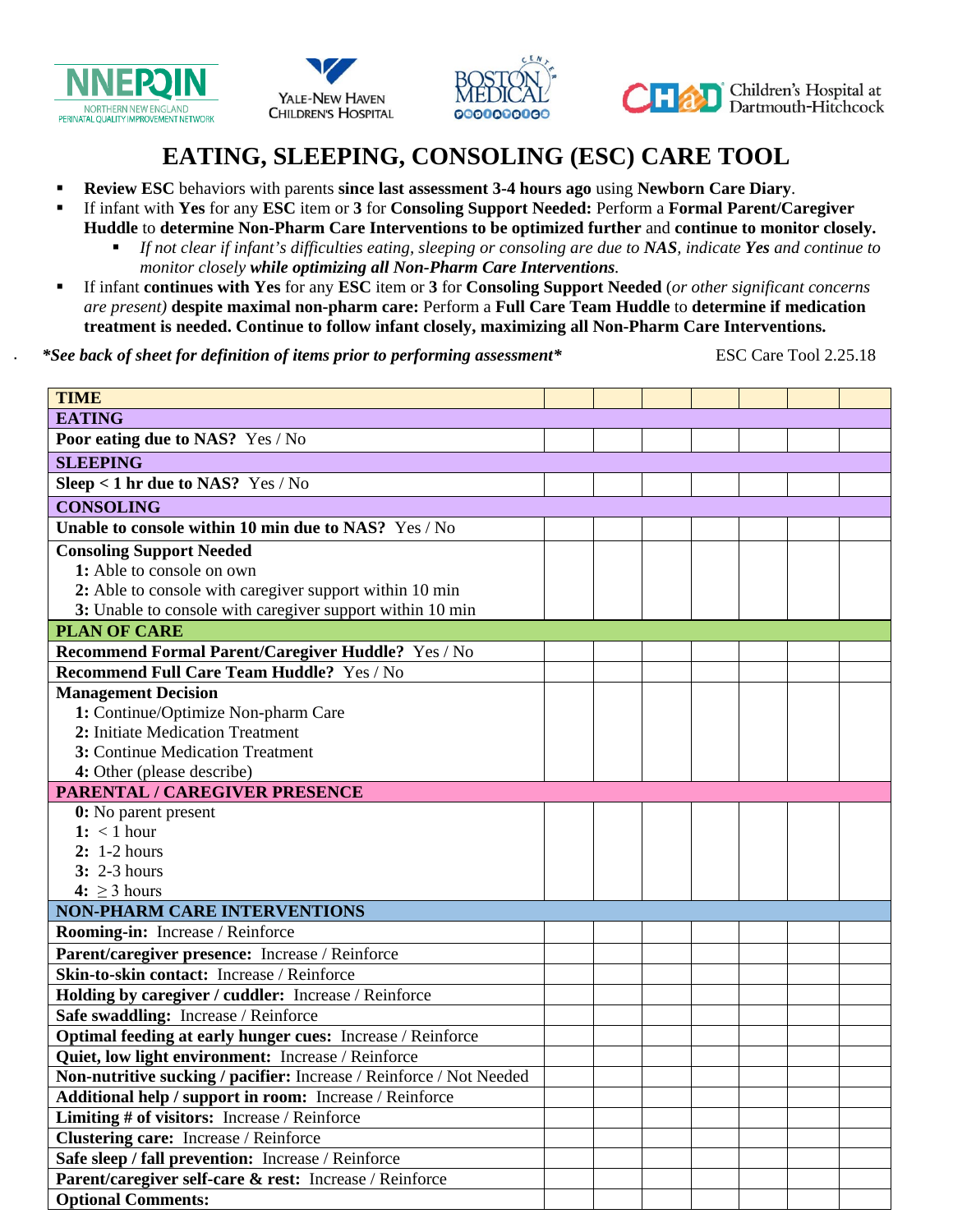# **DEFINITIONS**

# **EATING**

- **Poor eating due to NAS**: Baby **unable to coordinate feeding** *within* **10 minutes of showing hunger** *OR* **sustain feeding for** *at least* **10 minutes at breast** or **with 10 mL by alternate feeding method** (*or other age-appropriate duration / volume)* **due to opioid withdrawal symptoms** (e.g., fussiness, tremors, uncoordinated suck, excessive rooting).
- *Special Note:* **Do not indicate Yes** if poor eating is **clearly due to non-opioid related factors** (e.g., prematurity, transitional sleepiness or spittiness in first 24 hours, inability to latch due to infant / maternal anatomical factors).

#### **SLEEPING**

- **Sleep < 1 hour due to NAS:** Baby **unable to sleep for** *at least* **one hour after feeding due to opioid withdrawal symptoms** (e.g., fussiness, restlessness, increased startle, tremors).
- *Special Note:* **Do not indicate Yes** if sleep < 1 hour is **clearly due to non-opioid related factors** (e.g., symptoms in first day likely due to nicotine or SSRI withdrawal, physiologic cluster feeding in first few days of life, interruptions in sleep for routine newborn testing).

#### **CONSOLING**

- **Unable to console within 10 minutes due to NAS:** Baby **unable to console** *within* **10 minutes** (**due to opioid withdrawal symptoms) despite** infant caregiver/provider **effectively providing** any/all of the **Consoling Support Interventions** below.
- *Special Note:* **Do not indicate Yes** if infant's inconsolability is clearly **due to non-opioid related factors** (e.g., caregiver non-responsiveness to infant hunger cues, circumcision pain).

#### **Consoling Support Interventions (CSIs)**

- **1.** Caregiver begins softly and slowly talking to infant, using voice to calm infant.
- **2.** Caregiver looks for hand-to-mouth movements and facilitates by gently bringing infant's hand to mouth.
- **3.** Caregiver continues talking to infant and places caregiver's hand firmly but gently on infant's abdomen.
- **4.** Caregiver continues softly talking to infant bringing baby's arms and legs to the center of body.
- **5.** Caregiver picks up infant, holds skin-to-skin or swaddled in blanket, and gently rocks or sways infant.
- **6.** Caregiver offers a finger or pacifier for infant to suck, or a feeding if infant showing hunger cues.
	- **Parent/caregiver should offer CSIs to infant in manner that they feel is best at the time (e.g., feeding if infant** *showing hunger cues, picking baby up if crying). Providers should consider introducing CSIs, in the order above, to assess the level of support needed to console the infant over time.*

# **CONSOLING SUPPORT NEEDED**

- **1. Able to console on own:** Able to console on own without any caregiver support needed.
- **2. Able to console with caregiver support within 10 min:** Able to console within 10 minutes with any level of consoling support provided by infant caregiver/provider.
- **3. Unable to console with caregiver support within 10 min:** Unable to console within 10 minutes despite caregiver or provider's effective implementation of all levels of consoling support.

# **PLAN OF CARE**

- **Formal Parent/Caregiver Huddle**: RN bedside huddle with parent/caregiver to determine Non-Pharm Care Interventions to optimize ("Increase") further.
- **Full Care Team Huddle:** Bedside huddle with parent/caregiver, infant RN and physician or associate provider.

# **PARENTAL / CAREGIVER PRESENCE**

• Time since last assessment that parent, or other caregiver, spent with infant in own room (or in Nursery for procedures).

# **OPTIMAL FEEDING:**

- **Baby feeding when showing early hunger cues and until content**, on demand, without any limit placed on duration or volume of feeding. Baby should be offered feedings whenever showing the desire to suck.
- **Breastfeeding:** Baby latching deeply with comfortable latch for mother, and sustained active suckling for baby with only brief pauses noted. Staff assist directly with breastfeeding to achieve more optimal latch/position. Express colostrum and have baby feed on an adult finger first to organize suck prior to latching, as needed. Withhold pacifier use, as able.
- **Bottle feeding:** Baby effectively coordinating suck and swallow without gagging or excessive spitting up. Instruct parent to provide chin support, or modify position of bottle or flow of nipple if any feeding difficulties present.
- Consult lactation or feeding specialist if feeding difficulties continue despite above optimal feeding measures.